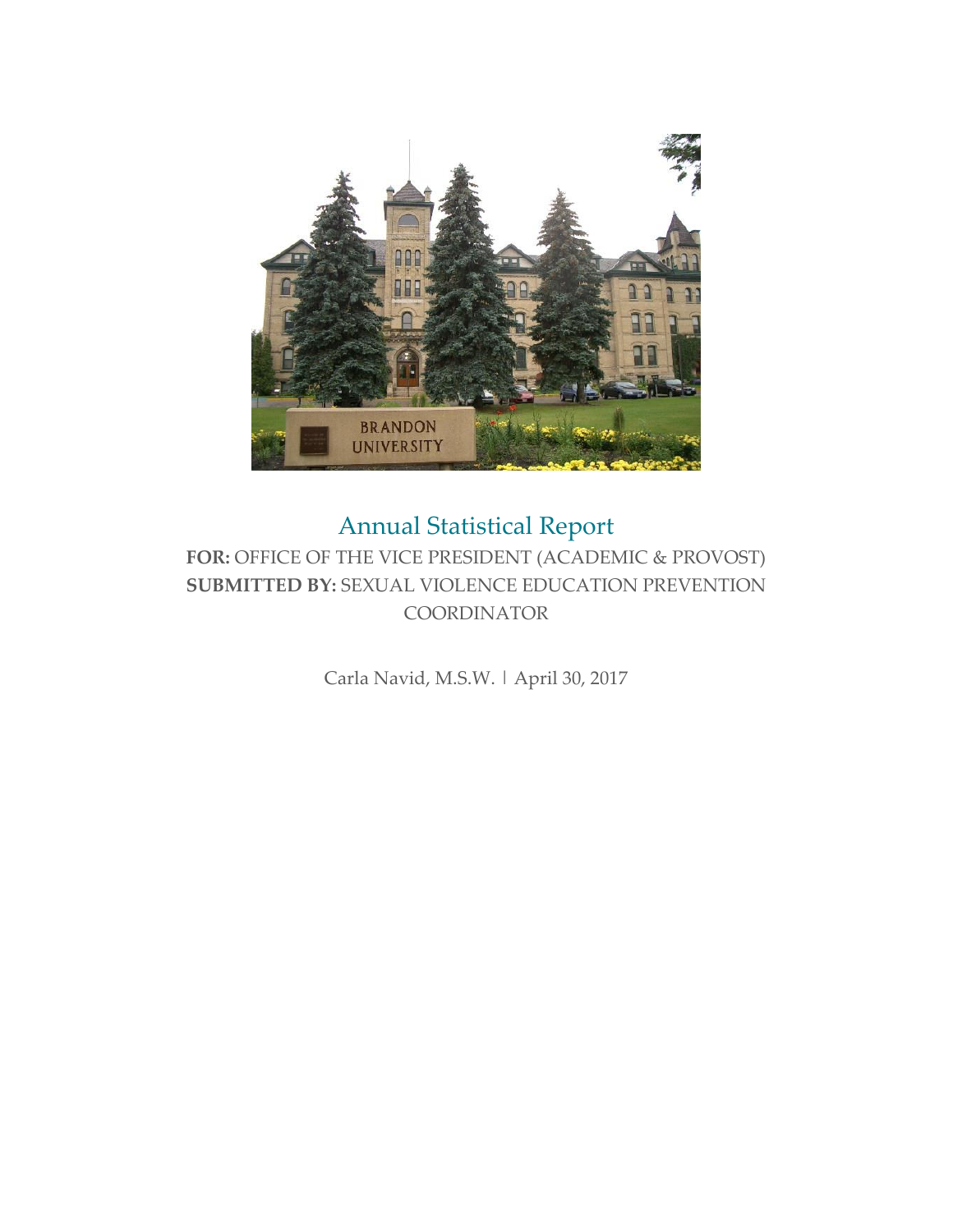## Executive Summary for May 2, 2016-April 30, 2017

## Introduction/Context

Sexualized violence is a deeply traumatic and systemic issue that impacts individuals, families and institutions within society. The traumatic nature of sexualized violence, societal and cultural messages regarding sexual violence, and the fear of being not believed makes disclosing sexualized violence difficult. It's important institutions are prepared to respond compassionately and effectively should members on their campus come forward.

Brandon University has worked diligently this past year to affirm its commitment to provide its students, staff and faculty to build a culture where sexualized violence and its impacts are understood, survivors are supported and the accused is held accountable. This commitment is further accomplished through raising awareness, providing education, and working to prevent sexualized violence. Brandon University is supporting these goals through policy, procedure, programming, and various committees made up of faculty, staff and students dedicated to responding and preventing sexualized violence.

Sexual misconduct has been and remains predominantly a gendered experience, with women, transgender and two-spirit people being disproportionately victimized. While the overwhelming majority of victims/survivors are women, individuals of all genders and sexual orientations may experience or perpetrate sexual violence, and there are victims/survivors of all genders and sexual orientations on campuses. In Canada, 1 in 4 females (25%) will experience some form of sexual violence, during their University career. 6 % of males and 25% of individuals who self-identify as transgendered are also at risk. And finally, the vast majority of sexual assaults occur in the first 8 weeks of classes. It is because of this that prevention and education efforts be concentrated in the first weeks of classes resuming.

## 1. Accomplishments in Direct Services

 **14 individuals** from the Brandon University community accessed Sexual Violence Education Prevention Coordinator (SVEPC) in person for services between May 2 2016 and April 30, 2017.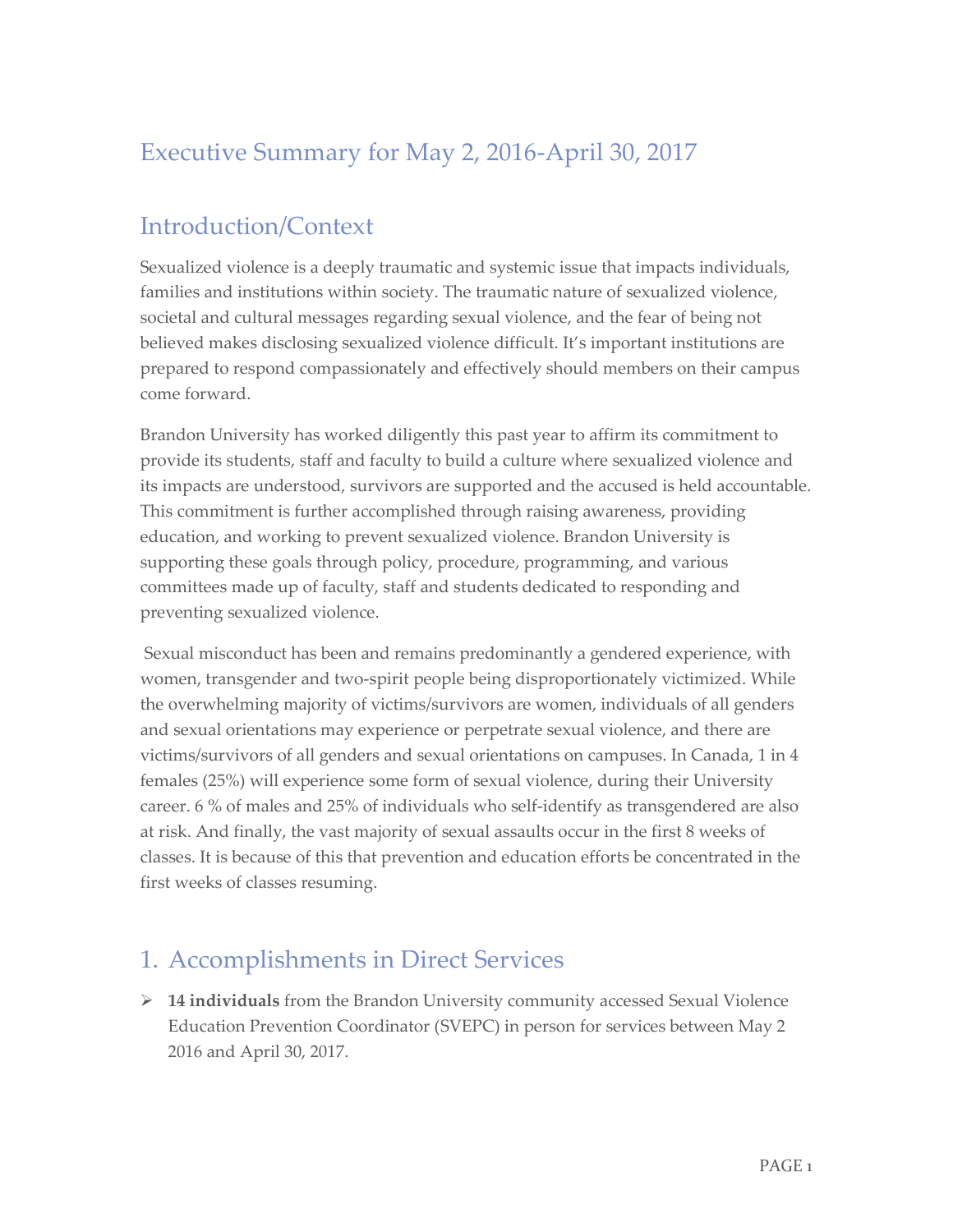- Of the total **13**, **10 individuals** came for services for themselves, and **3 individuals** came for information about how to help a friend/family member/partner/colleague/student.
- **6 individuals** came to SVEPC because they had personally experienced an incident of sexualized violence.
- **4 individuals** came to SVEPC because they had been sexually assaulted within the past year.
- **2 individuals** came to SVEPC because they had/or were currently experiencing sexual harassment.
- **1 individual** came to SVEPC because they had experienced childhood sexual abuse.
- **23 individuals** came to (or called/emailed) SVEPC for other reasons, including referral, information about other resources on and off campus, information about sexual assault/harassment and prevention for research or academic projects.

## Education/Prevention

SVEPC provided a **total of 21 presentations** to various groups on campus, including student leaders, student athletes and coaching staff, students living in residence, residence assistants, classes in the Science and Arts Departments, Student Services Staff Retreat, President's Executive Council (PAC), and Board of Governors. In total, **316 individuals** learned about SVEPC's services, sexual assault and harassment, and strategies for prevention.

Our Brandon University Sexualized Violence website was also launched in November 2016 where Brandon University community members can get information on what to do if someone discloses sexual assault to you and what to do; to the myths and research surrounding sexual violence in all forms on campus.

The SVEPC has developed presentations in four subject areas which include the following:

- 1. **Understanding Sexual Violence on Campus (Definitions, Myths, Statistics)** 10 presentations.
- 2. **Bringing in the Bystander Training (2 hour and 4.5 hour format)** 6 presentations.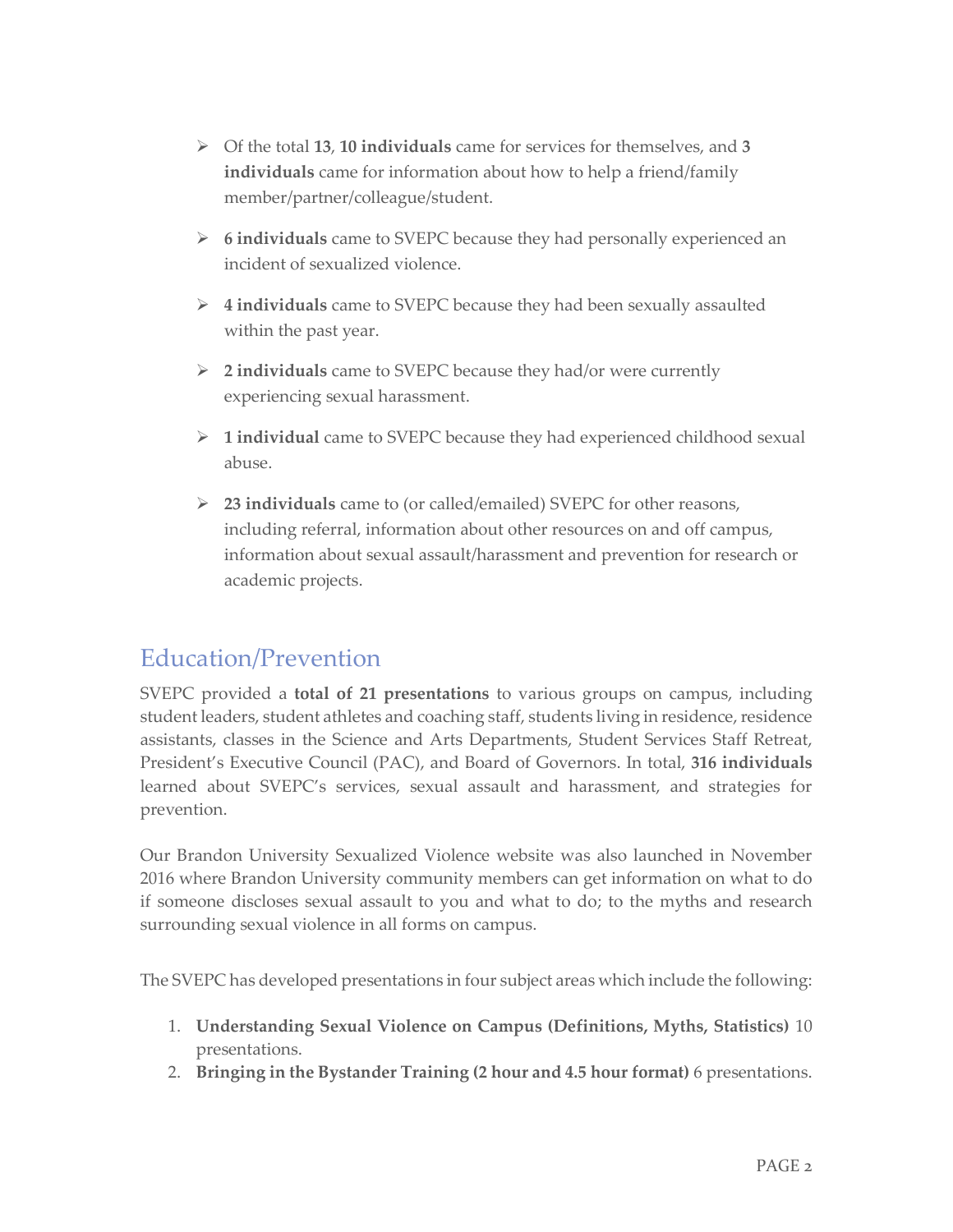- 3. **How to Respond to Disclosures of Sexual Violence** (Duration: 2 hours) 1 presentation.
- 4. **Consent** (Duration: 1 Hour) 4 presentations.

#### Community Partnerships (Westman)

- Brandon Police Service and Victims of Crime
- Prairie Mountain Health: Brandon Emergency Room Sexual Assault Nurse Examiners (SANE). Emergency Room
- $\triangleright$  Victims of Crime (Provincial)
- Sexuality Education Resource Centre (SERC)
- Women's Resource Centre

#### External Partnerships (North America)

- Ending Violence Association of BC
- $\triangleright$  Klinic Health Sexual Assault Program, Winnipeg. MB.
- Ontario Sexual Violence for Higher Education, Toronto, Ont.
- $\triangleright$  Bringing in the Active Bystander- University of New Hampshire, Massachusetts, USA.

### **A Final Note**

As this was the first year of a newly created position for the University, most of the year was dedicated to developing and implementing a Stand-Alone Sexualized Violence Policy and accompanying procedures to guide our campus for sexualized violence in the future. Much effort was given to creating supports for sexualized violence. This academic year will be one where more focus can now be put into prevention and education.

The SVEPC has created forms as well as a confidential filing system to track progress as well as follow statistics on our campus. Focus groups are being created to hear directly from students their thoughts and experiences on campus. It is hoped that research can be developed out of this to track future research. Finally, formation of a committee for Sexualized Education, Prevention and Research, composed of faculty, staff and students to work with the issues surrounding sexualized violence within our community.